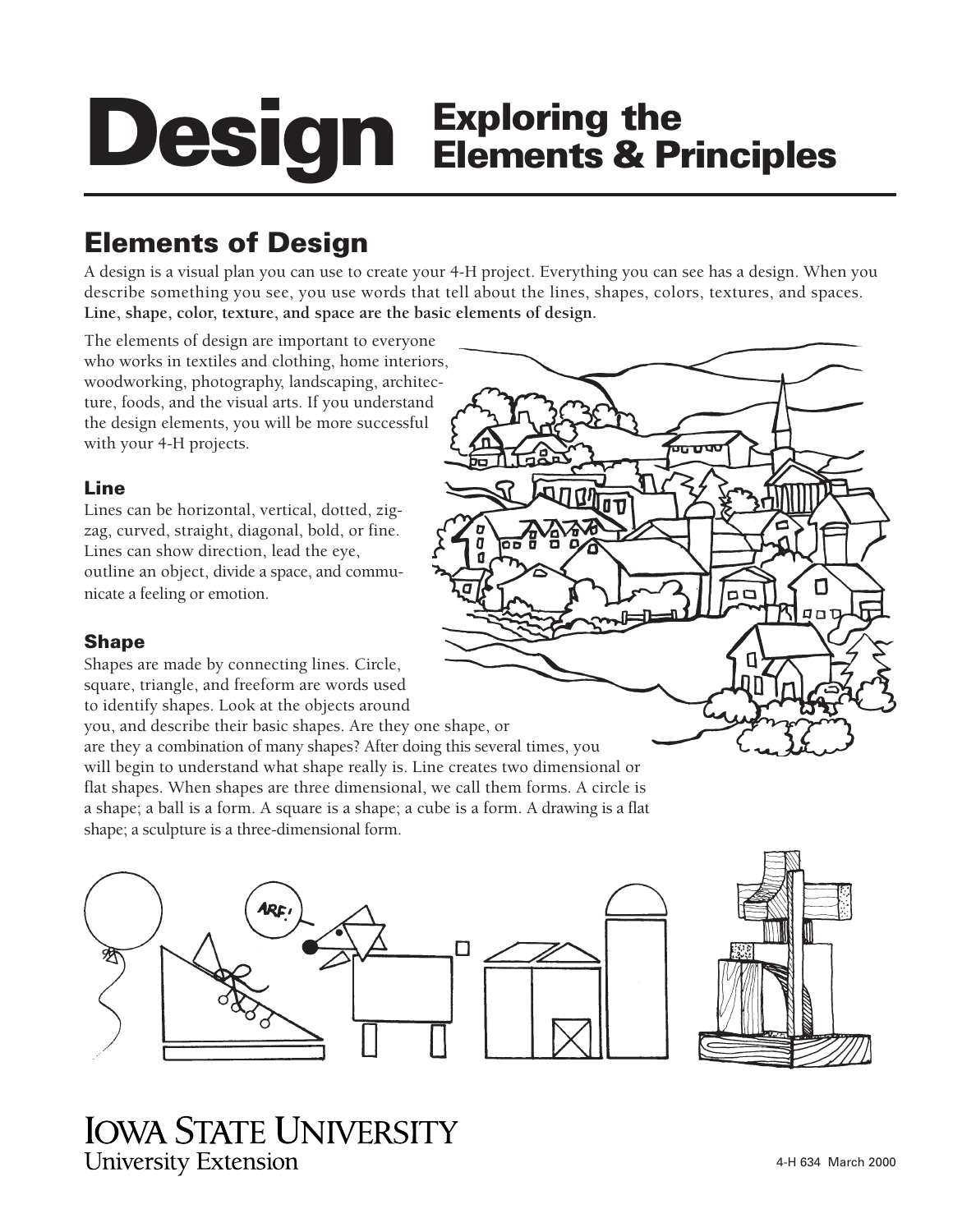### **Color**

Color is described with the words hue, value, and intensity. Hue refers to the name of the color—red or blue, for example. Value tells the lightness or darkness of a hue. Intensity refers to the brightness or dullness of a hue. You can use a color wheel and learn how colors work together in the publication, 4-H 633, *Color.*

### **Texture**

Texture is the surface quality of an item. It's how something feels when touched, or looks like it would feel if touched. Sandpaper is rough. Velvet is smooth. A drawing of a tree stump could show rough outer bark and a smooth inner surface. Search for ways to add texture to your projects. Texture adds variety and interest.



# **Principles of Design**

Some combinations of design elements (line, shape, color, texture, and space) work better than others. Here are some guidelines to help you understand why some combinations work and others do not work as well. These guidelines—**rhythm, proportion, emphasis, balance, and unity**—are the principles of design.

### **Rhythm**

You have felt rhythm in music. Rhythm is also a part of things you see. It allows the eye to move from one part of a design to another part.

Rhythm can be created by:

- Repeating a color, shape, texture, line, or space when designing.
- Varying the size of objects, shapes, or lines in sequence (small to large).
- Using a progression of colors from tints to shades (light blue to dark blue).
- Shifting from one hue to a neighboring hue (yellow to yellow-orange to orange to red-orange to red).



#### **Space**

Space refers to the area that a shape or form occupies. It also refers to the background against which we see the shape or form. Space can be defined as positive and negative. The positive space of a design is the filled space in the design—often it is the shapes that make up the design. Negative space is the background. The negative space in design is as important as the positive area.

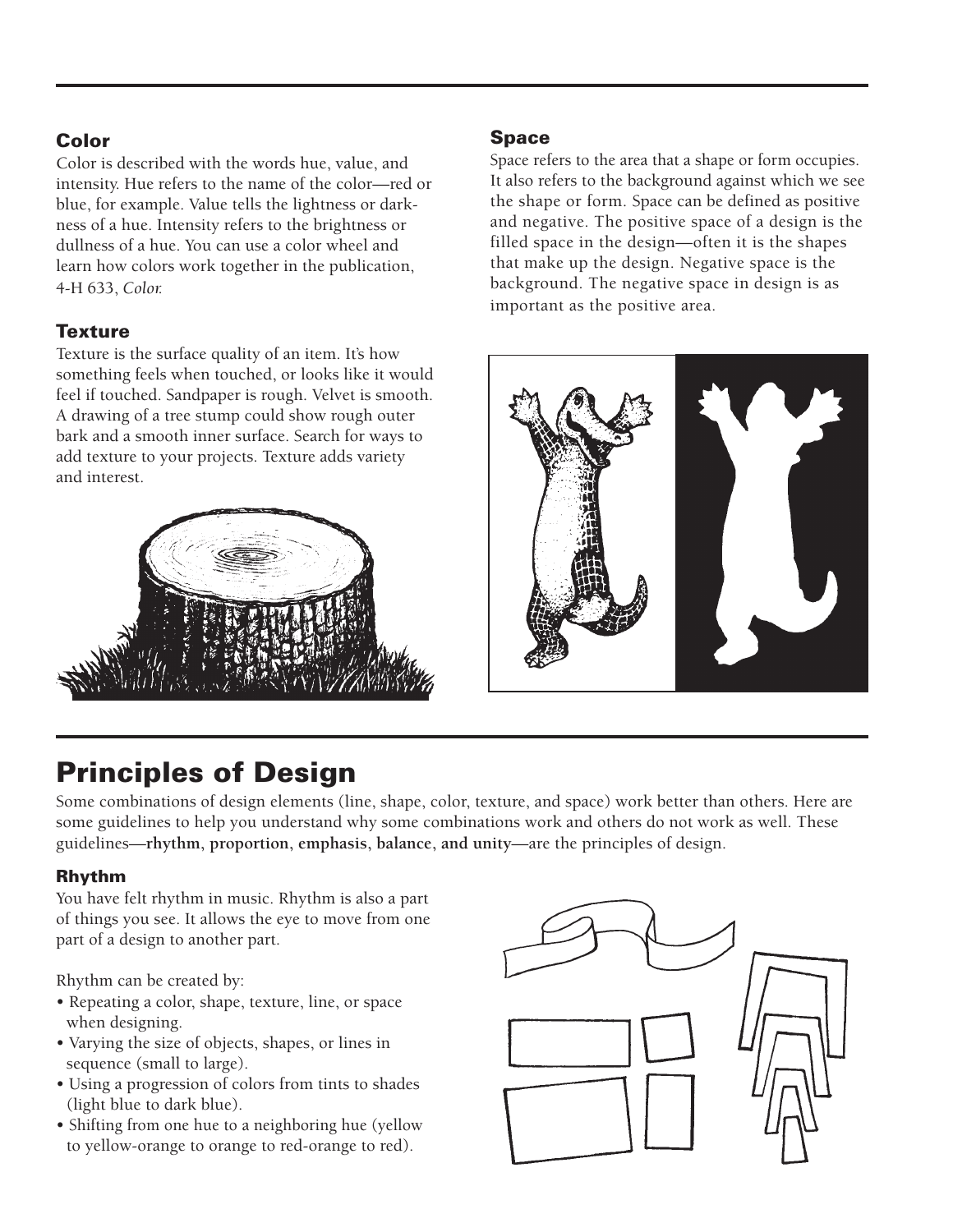#### **Proportion**

Proportion refers to the relationship between one part of a design and another part or to the whole design. It is a comparison of sizes, shapes, and quantities. For example, the relationship between the vertical and horizontal measurements of a wall hanging may be pleasing because the unequal lengths produce an interesting contrast.



#### **Emphasis**

Every design needs an accent—a point of interest. Emphasis is the quality that draws your attention to a certain part of a design first. There are several ways to create emphasis:

- Use a contrasting color.
- Use a different or unusual line.
- Make a shape very large or very small.
- Use a different shape.
- Use plain background space.

#### **Balance**

Balance gives a feeling of stability. There are three types of balance. **Symmetrical,** or

formal balance, is the simplest kind. An item that is symmetrically balanced is the same on both sides. Our bodies are an example of formal balance. If you draw an imaginary line from your head to your toes dividing your body in half, you will be pretty much the same on both sides.



Designs that have a **radial balance** have a center point. A tire, pizza, and a daisy flower are all examples of design with radial balance. When you look through a kaleidoscope, everything you see has a radial balance.





**Asymmetrical balance** creates a feeling of equal weight on both sides, even though the sides do not look the same. Asymmetrical designs also are called informal designs because they suggest

movement and spontaneity. Asymmetrical balance is the hardest type of balance to achieve and often takes experimenting or moving elements around until balance is achieved.

#### **Unity**

When things look right together, you have created unity or harmony. Lines and shapes that repeat each other show unity (curved lines with curved shapes). Colors that have a common hue are harmonious. Textures that have a similar feel add to unity. But too much uniformity sometimes can be boring. At the same time, too much variety destroys unity.

## **Honesty of Design**

Honesty of design refers to three specific areas media, form, and function.

You are being honest with a medium when you are familiar with that medium, use it to its best advantage, and avoid making it look like something else. Clay should not be glazed to look like wood, and wood should not be painted to look like clay bricks. Honesty related to form and function means that parts of a design should work in ways they were intended. Doors on woodworking projects should not be fake; they should open. A flower pot should be designed to complement the flowers and not draw more attention to the pot.